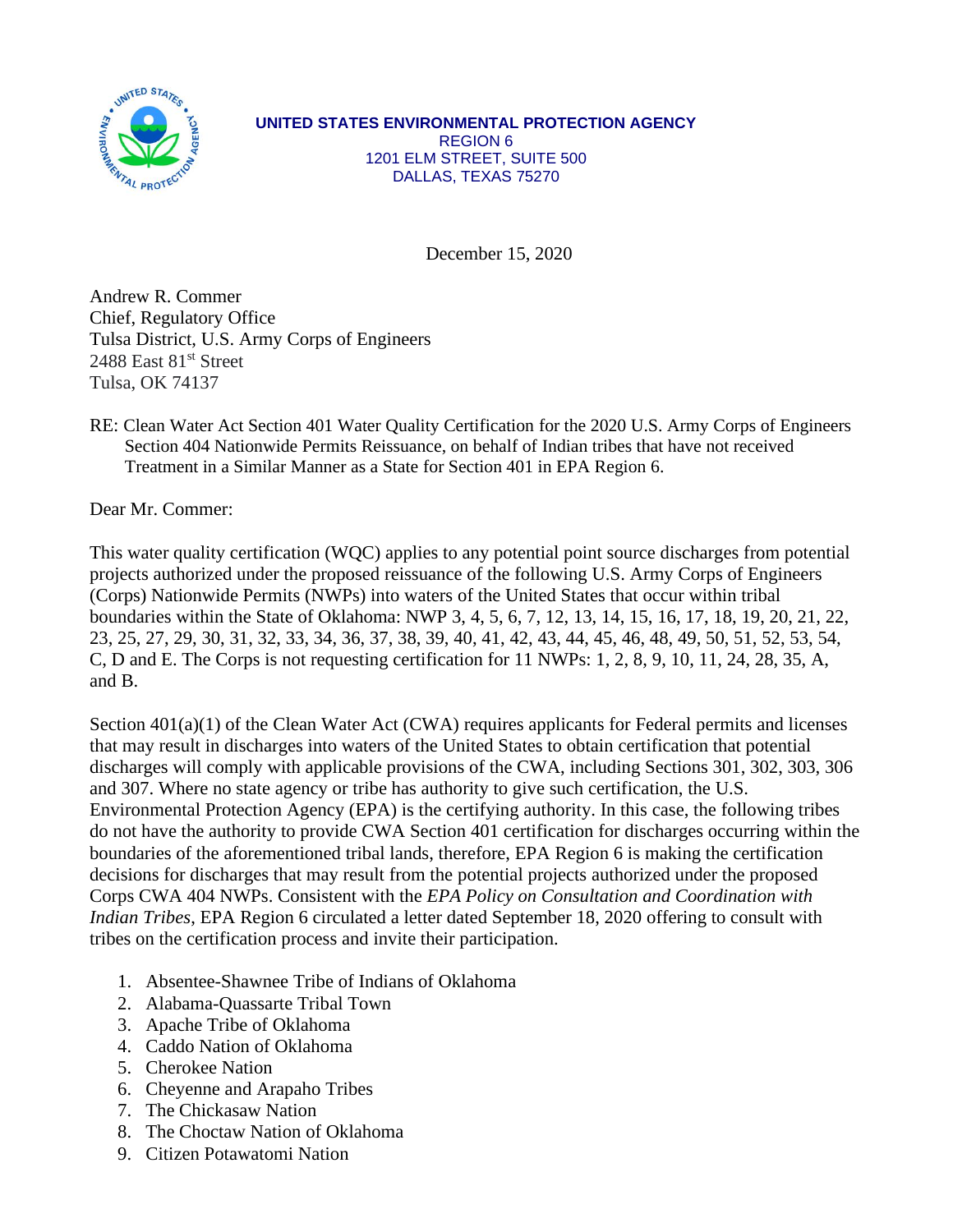- 10. Comanche Nation
- 11. Delaware Nation
- 12. Delaware Tribe of Indians
- 13. Eastern Shawnee Tribe of Oklahoma
- 14. Fort Sill Apache Tribe of Oklahoma
- 15. Iowa Tribe of Oklahoma
- 16. Kaw Nation
- 17. Kialegee Tribal Town
- 18. Kickapoo Tribe of Oklahoma
- 19. Kiowa Indian Tribe of Oklahoma
- 20. Miami Tribe of Oklahoma
- 21. The Modoc Tribe of Oklahoma
- 22. The Muscogee (Creek) Nation
- 23. The Osage Nation
- 24. Otoe-Missouria Tribe of Indians
- 25. Ottawa Tribe of Oklahoma
- 26. Peoria Tribe of Indians of Oklahoma
- 27. Ponca Tribe of Indians of Oklahoma
- 28. The Quapaw Tribe of Indians
- 29. Sac & Fox Nation
- 30. The Seminole Nation of Oklahoma
- 31. Seneca-Cayuga Nation
- 32. Shawnee Tribe
- 33. Thlopthlocco Tribal Town
- 34. Tonkawa Tribe of Indians of Oklahoma
- 35. United Keetoowah Band of Cherokee Indians of Oklahoma
- 36. Wichita and Affiliated Tribes
- 37. Wyandotte Nation

### **Reissuance of NWPs Description**

The Corps is proposing to re-issue its existing NWPs and associated general conditions and definitions, with some modifications. The Corps states that it is "proposing these modifications to simplify and clarify the NWPs, reduce burdens on the regulated public, and continue to comply with the statutory requirement that these NWPs authorize only activities with no more than minimal individual and cumulative adverse environmental effects." 85 FR 57298. For more details:

https://www.usace.army.mil/Missions/Civil-Works/Regulatory-Program-and-Permits/Nationwide-Permits/.

### **General Information**

The general information provided does not constitute a certification condition(s).

Project proponents for potential projects authorized under the NWPs are responsible for obtaining all other permits, licenses, and certifications that may be required by federal, state, or tribal authorities.

Project proponents for potential projects authorized under the NWPs should conduct all work in such a manner as to comply with all Corps Section 404 permit conditions.

Copies of the Corps permit including this certification should be kept on the job site and readily available to the public for reference.